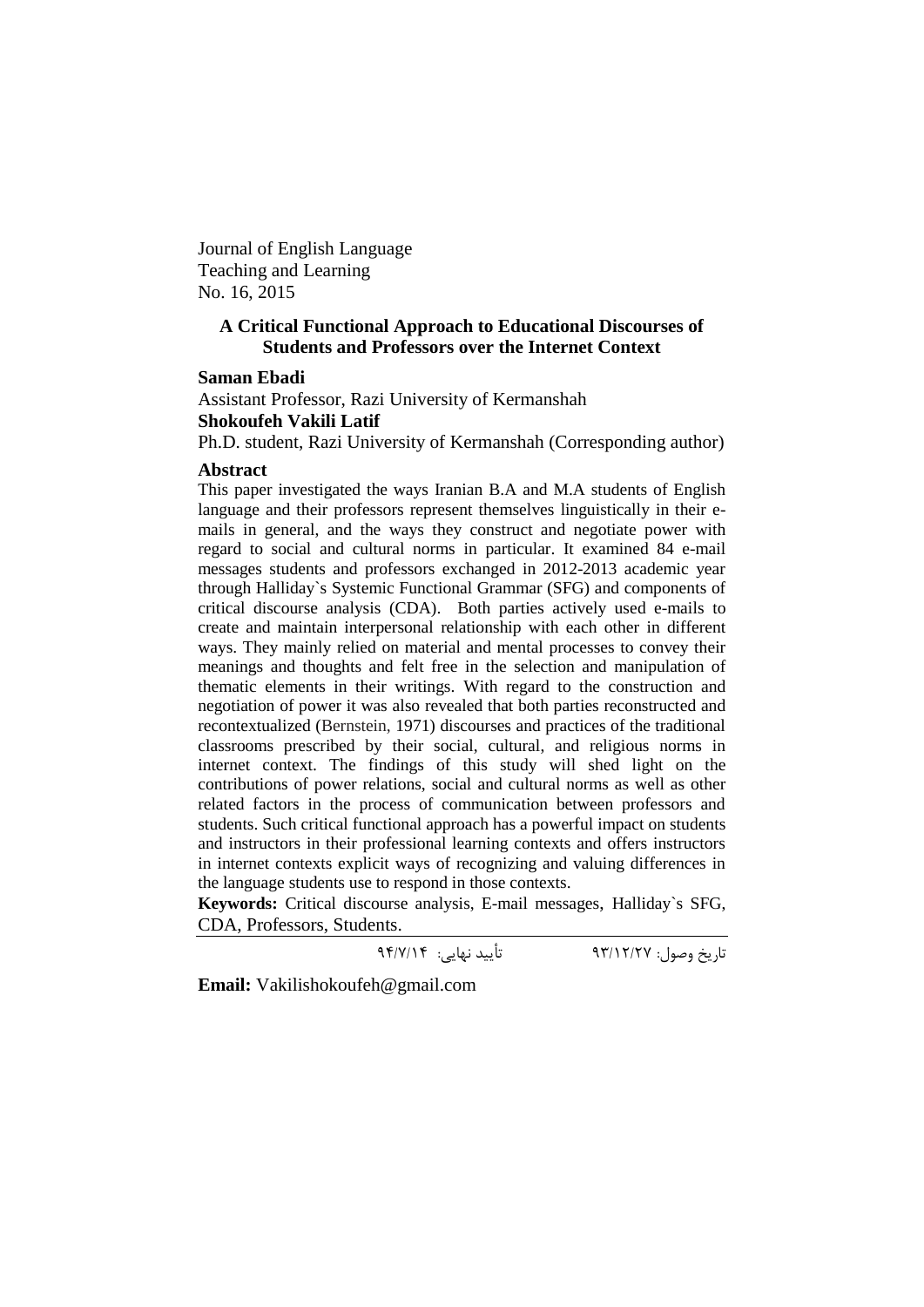### **Introduction**

Advances in new technologies have offered numerous ways for professors and students to communicate outside of class. E-mails, online lectures and courses as well as chat rooms have increased interaction in the form of out of class communication. Among various internet affordances, e-mail is considered a logical choice for out of class communication because it is very accessible and widely used on college campuses (Duran, Kelly & Keaten, 2009). E-mail has the potential of improving interactions between students and professors by providing a means of sending supportive information with personal attention directly to each student. It also enables them to overcome time and space limitations and difficulties of face to face communication (Alexander, Zhao & Underwood, 2002). Moreover, Email has the advantage of permitting a time interval between sending and receiving messages, which may stimulate some sort of reflection on its content which may influence interaction quality (Meij & Boersma, 2002).

E-mail as a form of internet discourse (Crystal, 2001) can also be analyzed discursively to reveal such features as age, educational, social and cultural features of their writers and the ways they employ linguistic items to convey specific meanings (e.g., Tanskanen & Karhukorpi, 2008, Ho, 2010; 2011, Hansford & Matus, 2011). Wodak (1995) believes that discourse should be regarded as a form of social act which is determined by social values and norms and social conventions and practices. Fairclough (1995) also believes in the close relationship of people`s awareness of language and the development of language abilities and practices.

Various studies have examined the viewpoints of students and instructors with regard to internet affordances. For example, in a descriptive study, Terali and Tugun (2011) interviewed a number of university students in turkey to reveal the main purposes for which they use the internet. Results indicated that most of the students used internet for the purpose of researching. Their decadent priorities included other items such as using internet for the purpose of reading newspapers and magazines, playing games and chatting which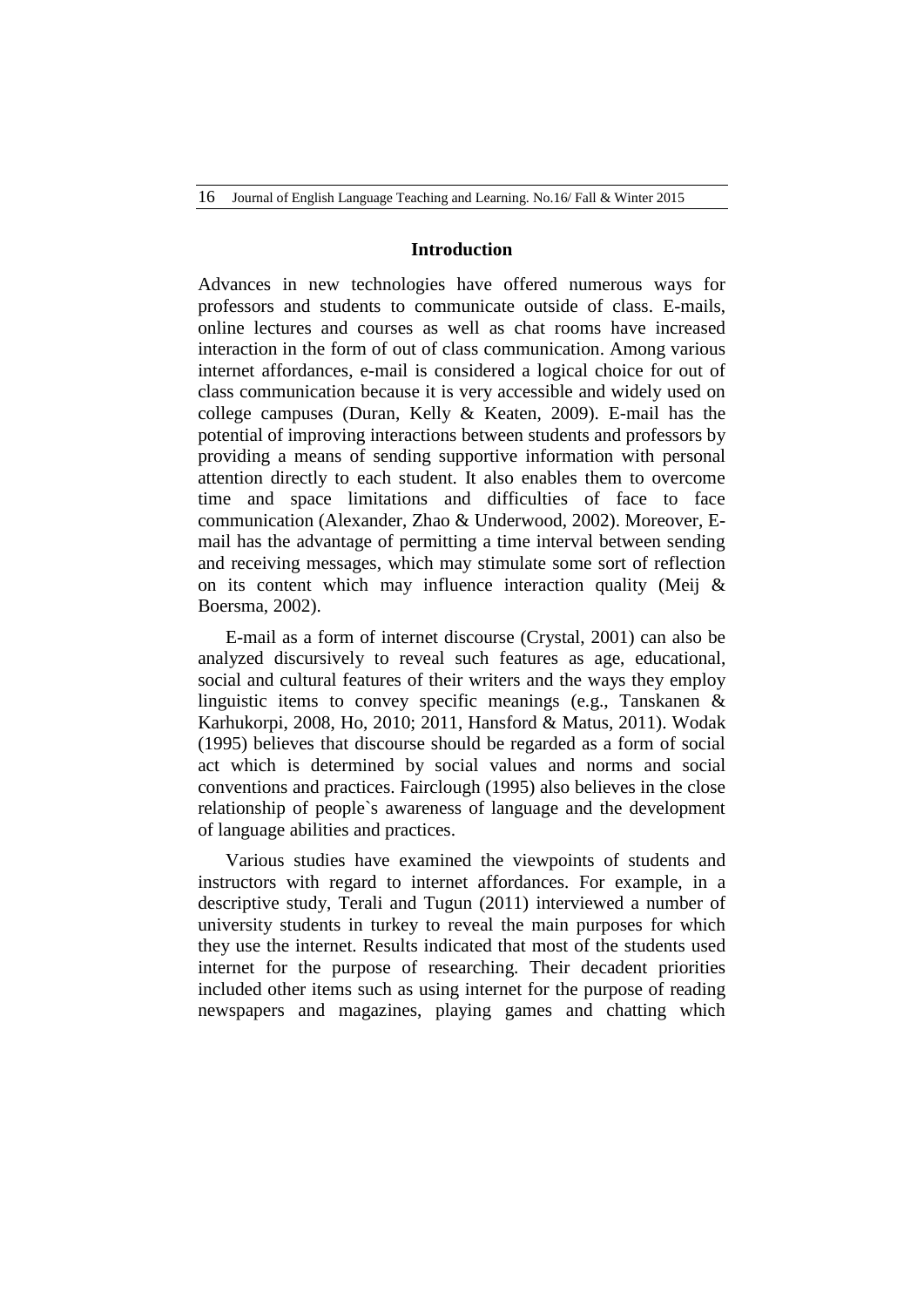according to Terali and Tugun (2011) reminds us of the need of canalizing students into right sources to make them use internet more properly. Moreover, a study was also conducted by Liu (2012) in China with regard to using information technology. He used a questionnaire to assess teachers' views on the use of e-mail, software tools, and internet facilities for teaching and learning. Results showed that the use of word processing and e-mail were popular for most subjects of the study. But, they are less practical in using other tools especially presentation software, statistical packages, and desktop publishing which are essential in the development of their career profiles.

Concerning the efficiency of internet technologies in the learning and teaching context, Khorasani (2012) examined the efficacy of an online approach in teaching mathematics formulae through introducing web-page links. He selected two English Mathematic classes as experimental and control groups with the experimental group having to communicate with their teacher through e-mails. The results revealed that the final achievement scores of the experimental group were higher than those of the control group. Furthermore, Ghaderi (2011) investigated different dimensions of e-mail applicability and usefulness for assessing assignments. The sample of his case study consisted of 158 students from Kurdistan University during a semester. Interviewees revealed that, one important problem with assessing assignments via e-mail is that there is an equal time balance for sending assignments during the semester; and this creates a rush in managing assignments.

Li (2000) focused on the efficacy of task based writing activities which required students to write e-mails in a process oriented ESL writing class. The researcher in particular aimed at considering different linguistic features of their e-mails and tasks differed in terms of purpose, audience, and task structure. According to the results in emails which involved audience interaction, students tended to produce texts that were syntactically and lexically more complex.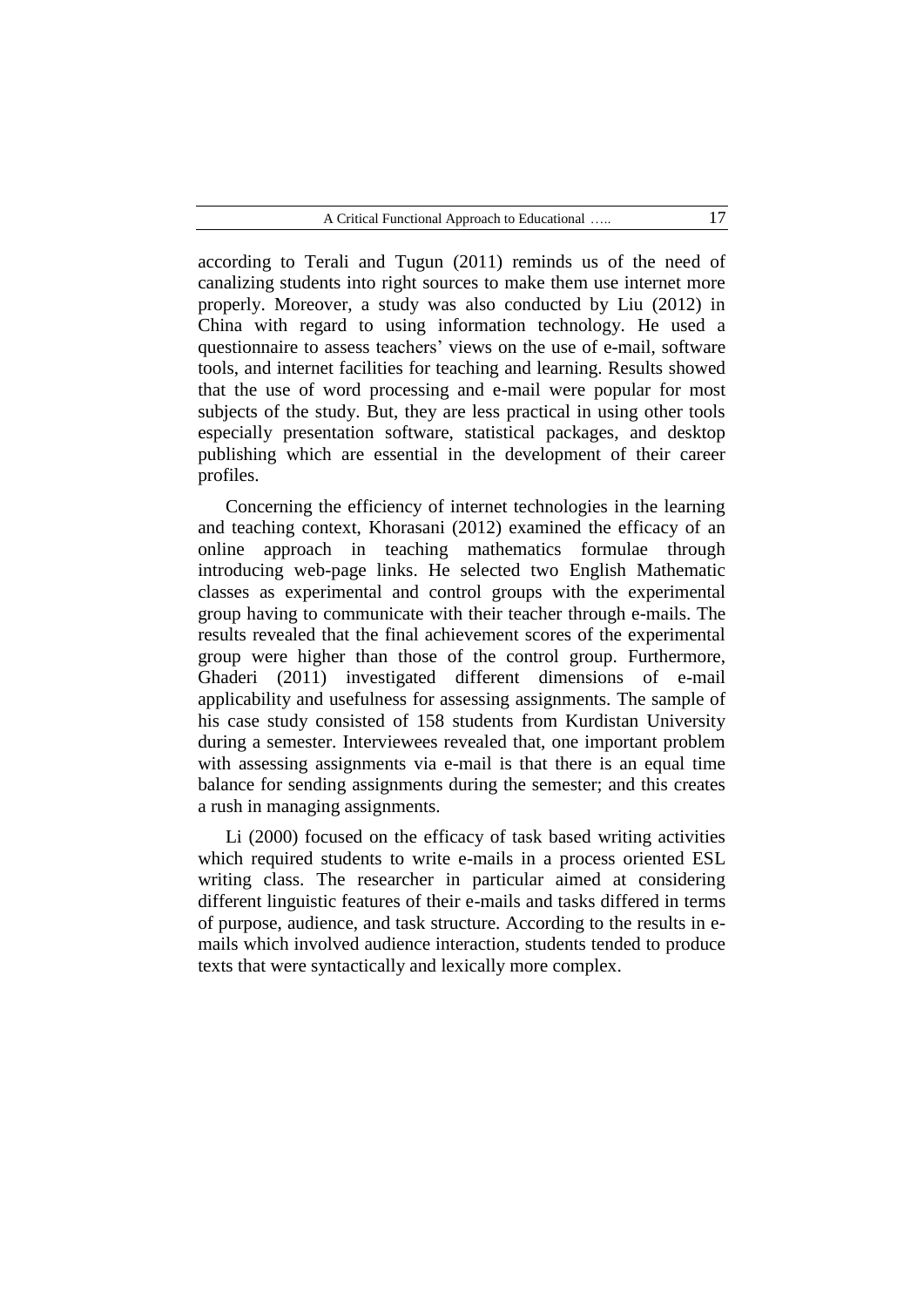### **Objective of the study**

To the best of the researchers' knowledge no study has been carried out to investigate the linguistic interactions between students and professors over the internet context and their ways of construction and negotiation of power in relation to the social and cultural norms. By raising students and professors awareness of their addresses' writings habits, which often originate from their social and cultural norms will shed light on some factors whose recognition can result in more proficient teaching and learning. It also highlights the contributions of power relations in their process of communication. To further explore this issue, this study answers the following research questions:

1- How are their power relations in terms of social and cultural norms reflected in their internet interactions?

2- How do Iranian students and professors represent themselves linguistically in their interactions over the internet context?

### **Theoretical Framework of the study**

### **Critical discourse analysis (CDA)**

CDA is an approach to discourse analysis which focuses on inequality in society and the ways in which texts are used to realize power and ideology. Fairclough (1992) believes that CDA tries to make clear the connection between discourse practices, social and cultural practices, structures and relations, which may be unclear to the language users. Fairclough's method of critical discourse analysis is mainly oriented towards the investigation of social-cultural aspects of language. His framework of analysis includes discourse practices and discourse events or sociocultural practices. Since e-mails can be used to convey the power and ideology of the writers, critical discourse analysis (CDA) will be of great importance in this kind of discourse.

This study used Fairclough's theoretical framework as a result of its close connection to SFG and special attention it pays to the discourse and sociocultural practices. The notion of power, one of the main concerns of this study, is also of great significance in his theoretical framework. Fairclough (1995) asserted that power is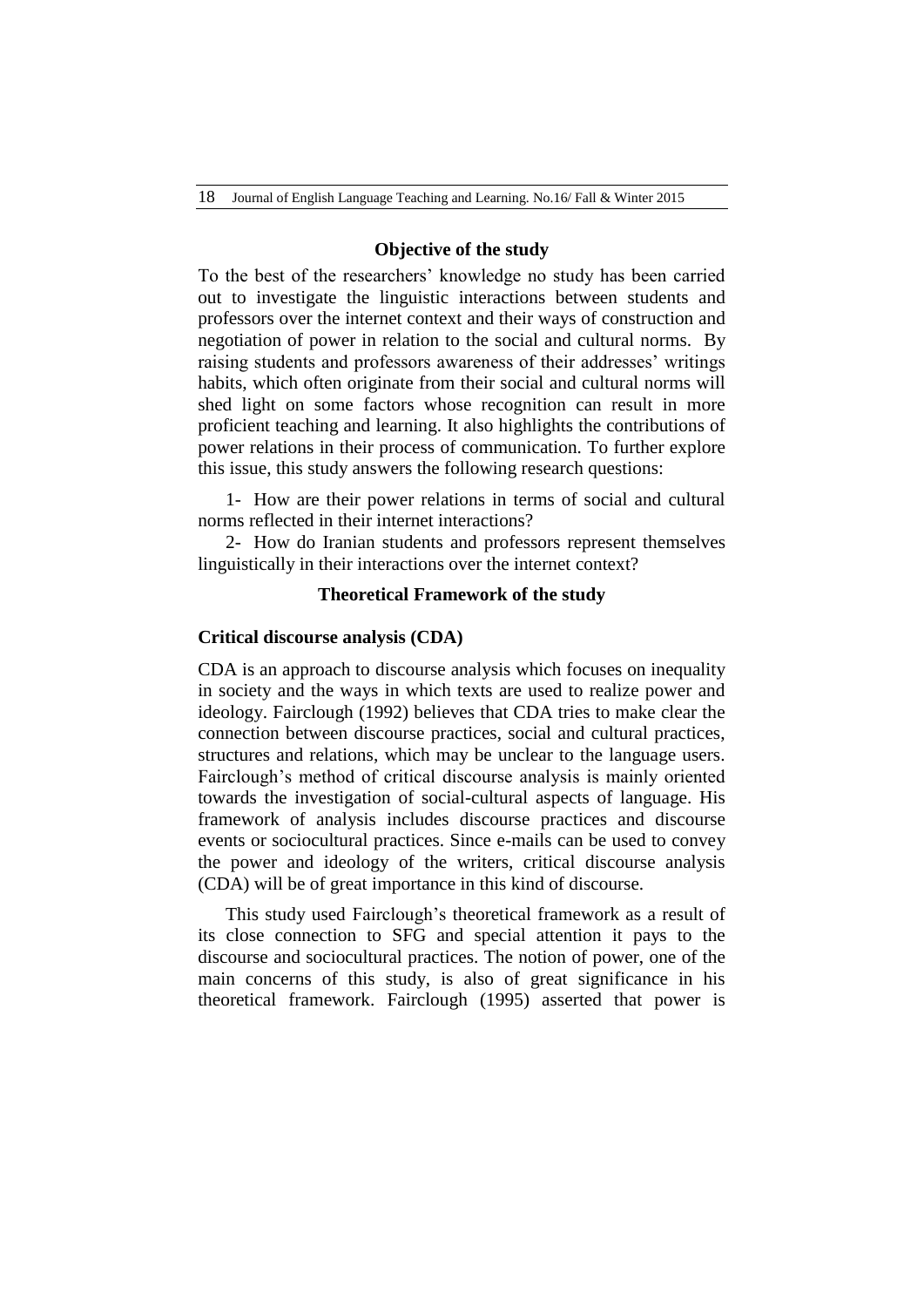represented both in terms of asymmetries relations between participants in discourse events, and in unequal ability to control the way texts are produced, distributed and consumed in relation with specific social and cultural contexts.

### **Systemic Functional grammar (SFG)**

In systemic functional linguistics it is believed that there are linguistic choices available to language users to express their meaning with regard to some pragmatic and contextual features. Given some contextual information, it becomes possible to understand what aspect of reality is being talked about and what the relationship between the interactants is. According to Cafferal (2006) systemic functional theory provides a powerful framework for studying the grammar of a particular language as meaning potential, that is, the lexicogrammatical choices available to the speakers of that language to mean in different contexts of use.

The fundamental question of CDA with regard to creation and negotiation of power and ideology can also be further investigated through systemic functional linguistics in general and relations and interactions of discourse participants in particular (interpersonal metafunction). CDA and SFG are believed to have some other points in common like sharing a view of language as a social construct, focusing on the role of language in society and the way society can shape language, and having a dialectical view between particular discourse events and the context in which they occur (Young & Harrison, 2004). Thus, this study used CDA and SFG as the theoretical frameworks to get a clearer picture of the kind of linguistic interaction negotiated between students and professors over the internet, as well as the way power is constructed by taking into account the role of context and other social, cultural, and factors on their interactions.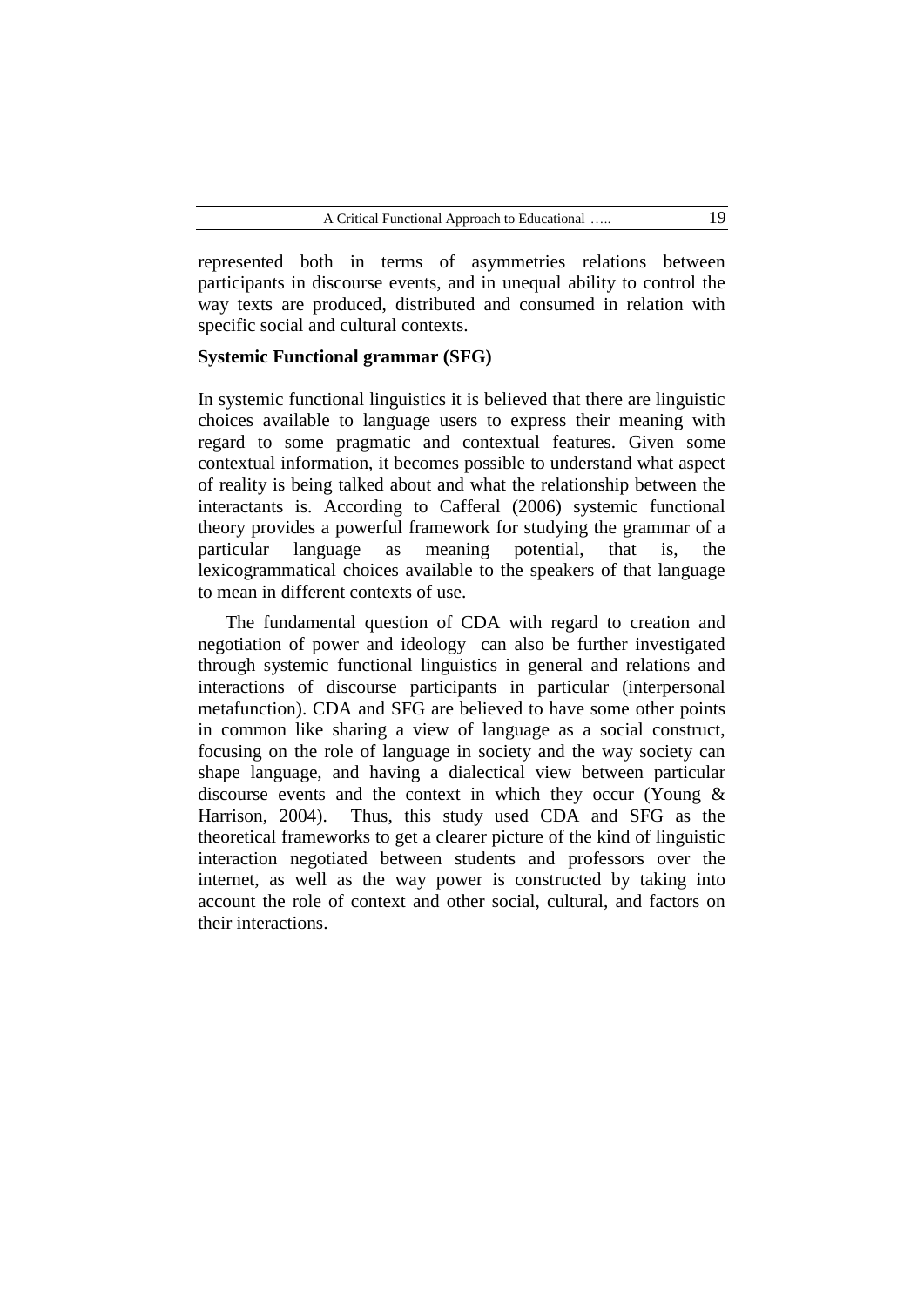20 Journal of English Language Teaching and Learning. No.16/ Fall & Winter 2015

### **Methodology**

## **Data collection**

Three professors from the English department at Razi University in Kermanshah province were randomly selected to forward their students` e-mail messages along with their responses. Overall, 84 email messages of students and professors were selected for this study. E-mail messages pertained to both BA and MA students. The reason was the higher number of students at these levels, which inevitably led to more internet interaction.

## **Data analysis**

.

The analysis was a two folded process, in the first phase, explanation and interpretation was carried out based on CDA to investigate the role of such factors as social power and dominance, education, culture and social factors. And in the second phase a detailed description of the semantic and linguistics features of e-mails was done; which is based on Halliday`s systemic functional grammar (SFG). SFG shows how meanings are made in different contexts using linguistic choices language users make in conveying their meanings. Both stages of analysis were thematic based, meaning that pre-specified statements of famous names were used for the interpretation of findings.

# **Results and discussion**

# **Construction and negotiation of power in e-mail discourse**

Modal expressions were classified based on the Biber et al. (1999) model, according to which modal expressions are of three kinds of permission/possibility/ability, obligation/necessity and violation/predication (cited in Lihua, 2009). Realization of each category and their frequency of occurrence in the data were presented in Table 1. It is worth mentioning that such linguistic items as *it is believed* and *there appears to be* were categorized as type one modals that refers to possibility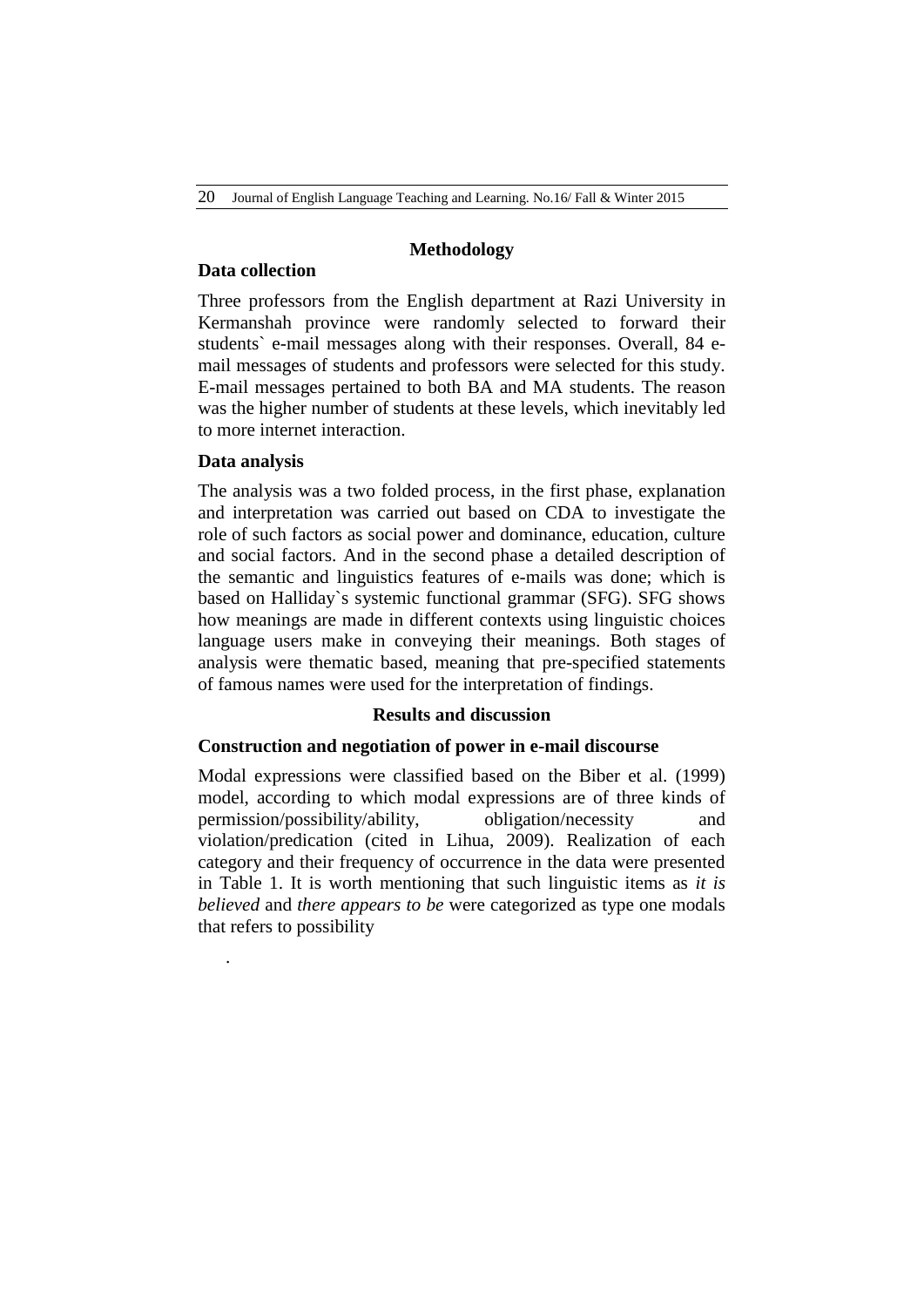| Table 1                                                             |          |                |
|---------------------------------------------------------------------|----------|----------------|
| Classification of modals and semi-modals in e-mails of students and |          |                |
| professors                                                          |          |                |
| Type 1; Permission/possibility/ability                              | students | professors     |
|                                                                     |          |                |
| Can                                                                 | 20       | 15             |
| Could                                                               | 2        | $\Omega$       |
| May                                                                 | 5        |                |
| Might                                                               | 11       | $\mathfrak{D}$ |
| <b>Type 2; Obligation/necessity</b>                                 |          |                |
| Should                                                              | 4        | 10             |
| must                                                                | 23       | 18             |
| Have to                                                             |          | $\overline{4}$ |
| Need to                                                             | $\theta$ | $\Omega$       |
| Be supposed to                                                      | $\theta$ | $\theta$       |
| Type 3; violation/ prediction                                       |          |                |
| Will                                                                | 32       | 27             |
| Would                                                               | 10       | 9              |
| Shall                                                               |          | 3              |

Table 1 indicates that modals of violation/prediction constituted the largest proportion among the modals. After that, distribution of expressions of certainty and obligation/necessity, which helped establishing authority of the writers, occupied the next place and showed the authority of professors in their writings and obligation and/or reluctance of students in taking action.

As evident from Table 1, modals *will*, *must*, *can*, *would*, *should* occurred frequently and modals *will* and *must* manifested themselves as the foregrounded ones in the genre of e-mails. They were employed to convey authorial certainty or at least a strong prediction, about future events (e.g., *we'll discuss the details once we meet,* and *… Here are two articles for the socio class this Sunday. We'll discuss both the content and the methodology of the articles*). The next two most frequently occurring modals were *would* and *should*. In the following sections, instances of violation/prediction and necessity/obligation were deliberately chosen to show how social power was constructed and negotiated in e-mail discourse.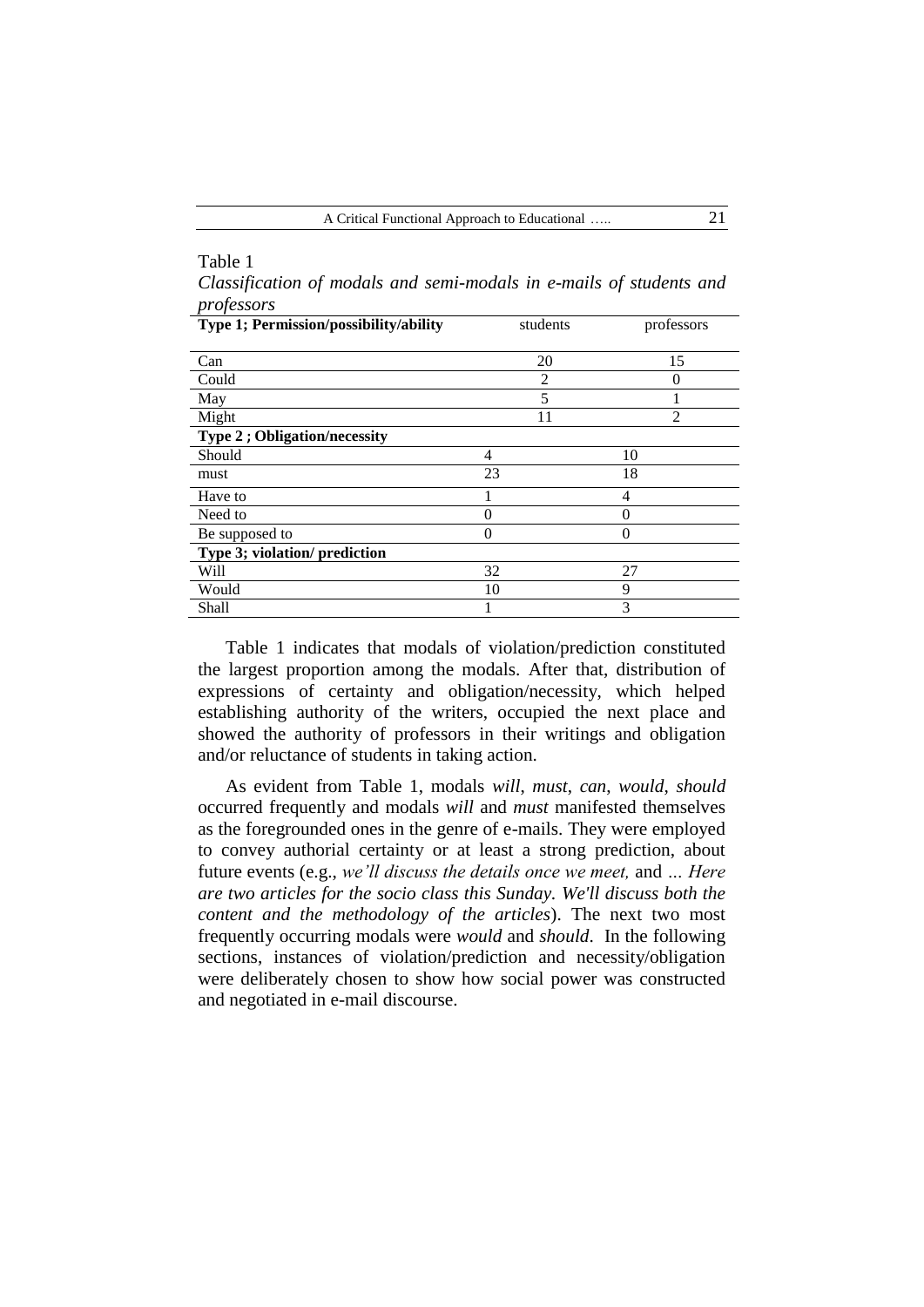**Applying modals of volition/prediction.** As noted earlier, modals of violation/ prediction particularly *will* were among the most important modals used in the discourse of e-mails. According to the classification of Biber et al. (1999) the modal *will* is commonly used to indicate both violation and prediction. Therefore, *will* functions as future tense as well as a kind of willingness, as shown in the following examples which are taken from the corpus of emails:

1) Next week, we *will* work on your proposals exclusively.

2) Sounds fine; bring a copy to class so that everybody has a chance to make some comments. I *will* also make some suggestions then.

3) Thanks for your attention, I *will* make the changes and send it to you, best.

In these examples *will* was used for both stating future actions and some sort of prediction. For instance, (3) indicates the future changes that student will make on his/her article followed by the action of sending it. According to Halliday (1994), modality shows the speaker's judgment of the validity of a statement or its rights and wrongs and considers the use of *Will* as a sign of high inclination of the language user in doing something. Bazzi (2009) believes that among the functions of some finite elements like *will* and *must* are indications of tense and judgment of the speaker or writer. As a result these examples show the writers' judgment of the truth of their statements and inclination in doing those actions as well.

**Applying modals of necessity/obligation**. The next most frequently used modals in e-mails were those of necessity/obligation. They can refer to intrinsic obligation and extrinsic necessity of modals.

4) Sorry about the delay in sending my translation. I *had to* travel with my family the previous week. I hope you will accept it.

5) I have not assigned any article for the next class. You *should* just read the first three chapters of the book. From each chapter select one exercise and ….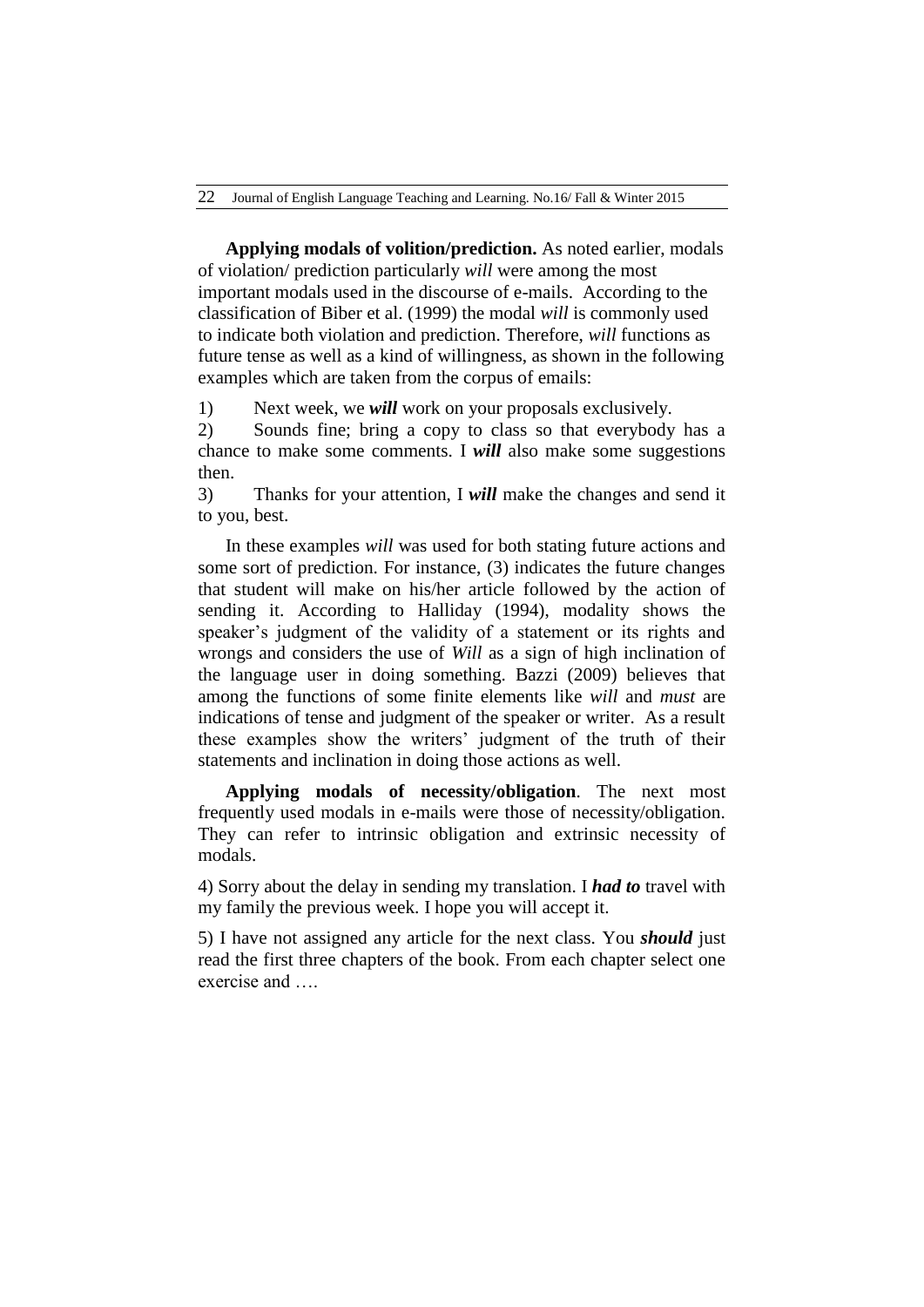In (4) *had to*was written in capital letters to show the students reluctance with regard to going to that specific travel, which led to the delay in sending the translation. In this e-mail, by attributing the blame to his/her family the writer seeks to distance him/herself from the violation of the professor`s statement for sending the translation by the required time. This shows the effect of culture or religion in their interactions. In Iranian culture and Islamic contexts teachers possess a high social status and are highly respected. Van Dijk (2008) considers the effects of culture on interaction in different contexts and asserts that some shared social attitudes, ideological values and norms may influence the nature of interactions. Another conclusion to be made from this distance is student's fear of the consequences of violating the teachers' statement who has more power and authority. In this example, in addition to making an excuse the student tried to persuade the professor to accept the translation. While this showed the professors` higher social position and power in the mind of the student and fear of the consequences of the intentional delay in sending the translation, it also implied his/her resistance to this power.

Fairclough (2001) asserts that one form of power is through manufacturing the consent which led people to accept their statements or the proposed changes. Foucault (1972) believes that power can be noticed in terms of relationship between power and resistance which exist even between teacher and students. Maftoon and Shakouri (2012) also hold that teachers' power can be resisted by their students' complaining about examination time, quantity and quality of material to be covered and teaching or testing quality. In fact, there were examples of such resistances in the data which confirmed this statement (e.g., *we have covered this book in B.A, but it is not without benefits to a sketchy review. I do not want your idea about Hudson and Fasold is. We will cordially welcome whatever materials you think of as illuminating, anyway*). In sum, it can be concluded that even lower social status groups or individuals (students) could resist the power of those who are in higher social status (professors) and make them to take action in a very mild and gentle manner. In (2), the professor tried to remove students` doubt with regard to next class's assignment. The modal *should* clearly shows the necessity of doing an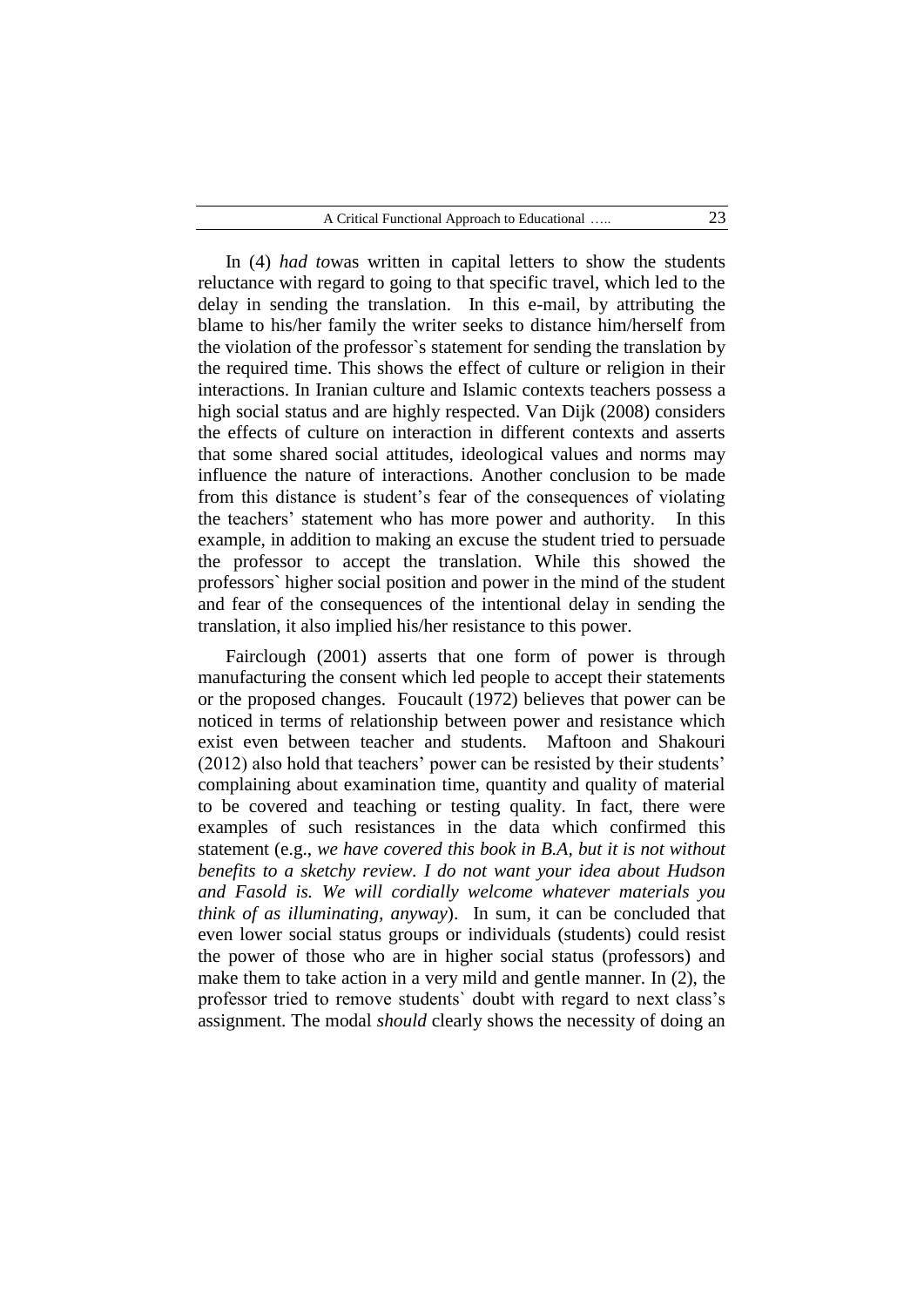action and the obligation in doing that. According to Eggins, 2002) power is also created through the use of imperative clauses. Professors' higher usage of imperative clauses compared to students (13 to 0) indicates their willingness to keep and enforce power relationships. Contributing to this effect were such statements as *"Bring a copy to class…", "revise and send it back by…"* and *"Let me know next time …."* Students on the other hand, had no case of using imperative sentences and their requests were indirectly expressed using structures such as *"would you mind …..* and *please……."*

It can be concluded that Iranian students and professors were recontextualizing (Bernstein, 1971) discourses and practices of the traditional classrooms which are prescribed by their social, cultural and religious norms in internet context. Students, on the one hand, highly respected their professors either because of the principles of Islam religion which they have to respect those from whom they learn or because of their fear of the consequences of their resistance or disagreement. On the other hand, they tended to resist their professors` power and authority by trying to convince them to accept their opinions and excuses. Professors, however, while respecting the social position of their students (because according to Islam religion, those who seek knowledge should also be respected too) tended to use the authoritative role. They freely use imperative clauses and enjoyed using their power.

# **Linguistic representation of students and professors in e-mail discourse**

In the section that follows the effect of context is examined based on experiential (ideational) and textual metafunctions of Halliday (1974), which are realized in transitivity and theme analysis. They allow examining the way through which the writers express their meaning and experiences and the topics they cover in their e-mails.

**Experiential (ideational) metafunction.** As for the realization of experiential (ideational) metafunction in e-mails or their transitivity analysis it was found that both groups of writers including students and professors with the percentages of 47% and 50% respectively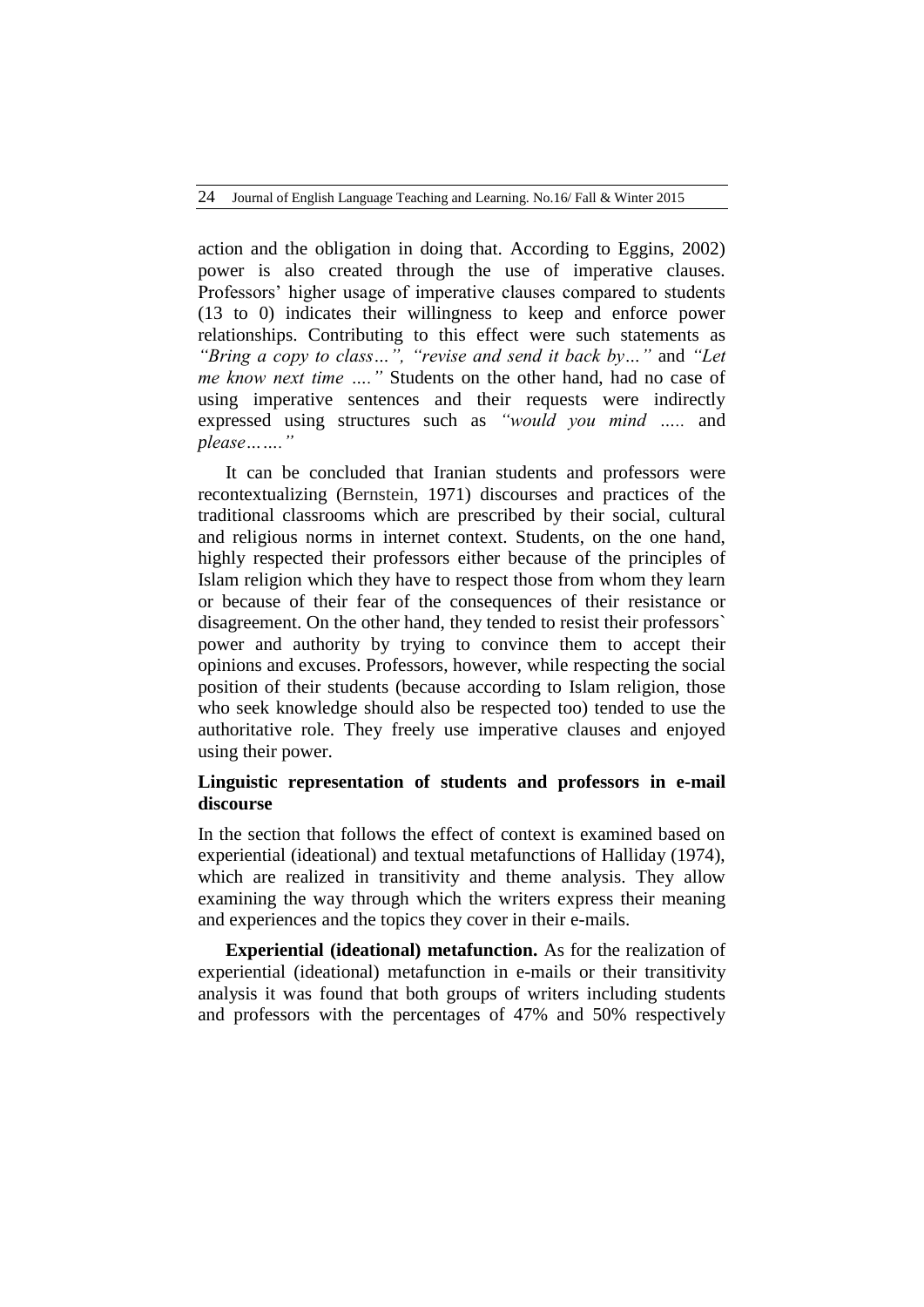highly used material processes in their e-mails (e.g., *We will cordially welcome whatever materials you think of as illuminating, anyway*). . The next two processes that dominated students and professors` writings were mental and relational attributive processes with the percentages of 23% and 14.12% for students and 22.4 % and 12.93% for professors respectively. Devoting almost one fourth of writings of both groups to mental processes suggested that their e-mails concern conscious cognition. There were many cases in both groups' writings devoted to expressing themselves and describing things such as *"I am sorry", "I`m proud of myself….", "I am glad", and "last day was a tragic day…."* Moreover, there were almost equal numbers of relational identifying processes like *"I am one of your new students" and "Is the final draft of your proposal?"* in writings of both groups. Table 2below presents the total number of clauses of each process type in each group of emails.

| 'able |  |
|-------|--|
|-------|--|

*Total number of clauses of each process type in each group of emails*

| <b>Processes</b>       | <b>Students</b> E-mails | <b>Professors</b> E-mails |
|------------------------|-------------------------|---------------------------|
| Material               | 124 (47%)               | 58 (50%)                  |
| Mental                 | 61 (23 %)               | 26(22.4%)                 |
| Verbal                 | $10(3.81\%)$            | 3(3%)                     |
| <b>Behavioral</b>      | $_{0}$                  |                           |
| Relational attributive | 37 (14.12 %)            | 15 (12.93%)               |
| Relational identifying | 14 (5.34%)              | 11 (6.79%)                |
| Relational possessive  | 11 (4.19%)              | 2(1.23%)                  |
| Existential            | $3(1.14\%)$             | $1(0.61\%)$               |
| Causative              | 2(0.76%)                |                           |
| Total no. of processes | 262                     | 116                       |

The higher usage of material process in Table 2 also implies that students and professors had a high number of Circumstances in proportion to the number of clauses in their e-mails, Circumstances function to increase the experiential content of the text, as they add specificity to the information given. The high frequency of circumstantial detail, contributes to increasing the experiential density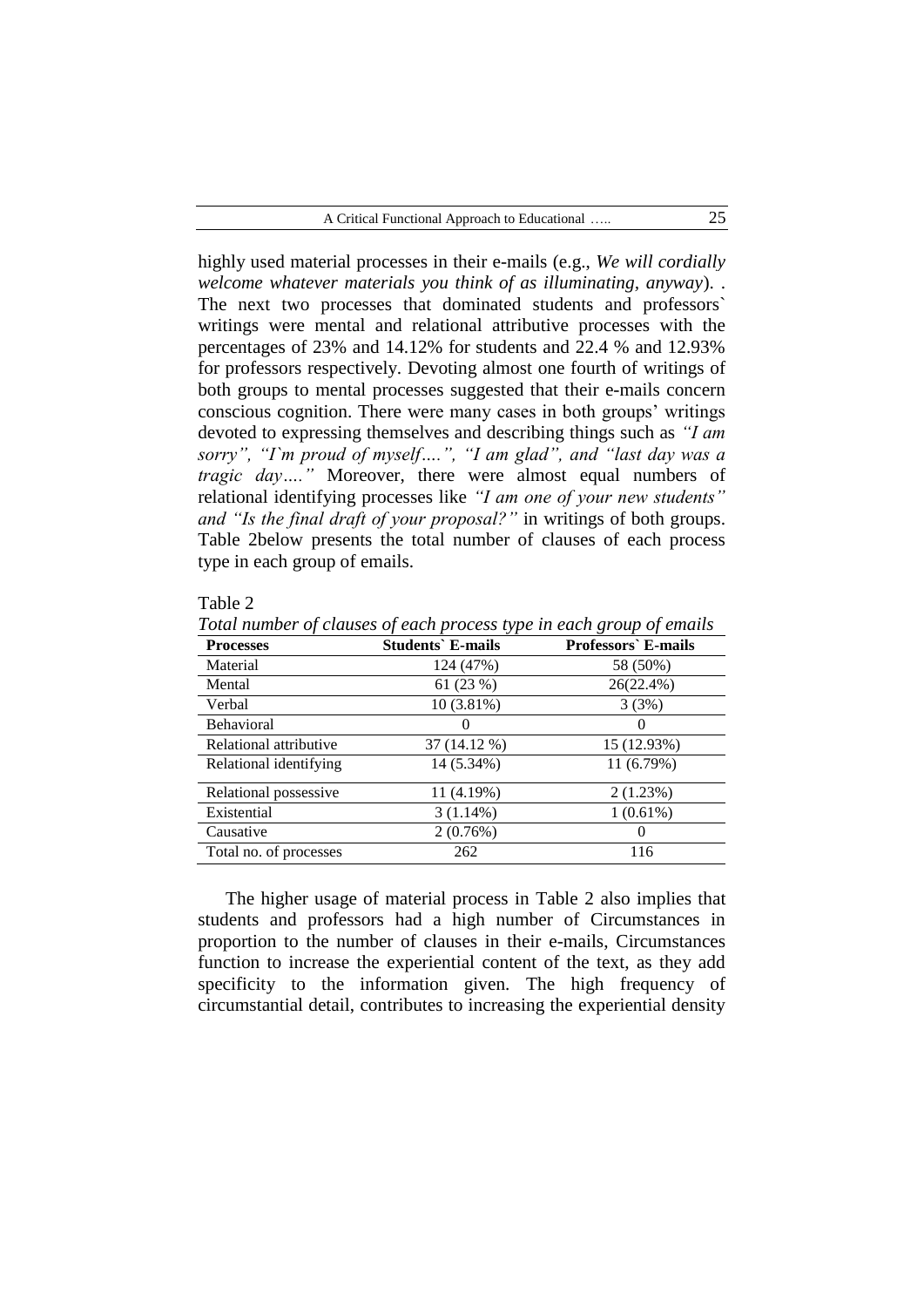of the text, and complements other strategies used to make this written in mode. The dominant circumstances in all e-mails are those of location and time. Circumstances of cause and manner are at the next places respectively indicating what caused behaviors and things to be that way and how occur, how they are in that way.

Verbal processes, which are expressed using direct or indirect quotations, are rarely used in such messages with the percentages of 3.81% for students and 1.14% for professors. In other words, "intertextuality" (Kristeva, 1986) which refers to the relationship between the context of a text and other texts and statements, is rarely observed (cited in Van Dijk, 2008). Physiologically dominated participants and statements which are realizations of behavioral processes (e.g. *they were laughing*) also have no place in their writings. . The higher use of attributive processes by students (e.g., *"this was related to my presentation*") and identifying processes (e.g., "*is this the final draft of your proposal*?") by professors also indicate that they are good at descriptive and definitive writing respectively. The low presence of existential e-mail messages (statements that implies existence of something or somebody) in general suggests that these actions are in few cases framed as taking place within settings, which are asserted simply as existing. Causative processes, which deals with reasons and explanations, are rarely used in writing e-mails in general (e.g., *"I e-mailed it later cause u told that it would be ok to do so"*).

As such, transitivity analysis revealed that the experiences of writers are mainly stated using material and mental processes followed by relational ones. Students and professors mainly write about educational settings, processes and participants and in doing so they mainly focused on location and time of events. They could also successfully express themselves in terms of stating their imaginations, perceptions and feelings. Relational clauses also characterize writers and other things and persons concern them. They rarely used quotation and physiologically dominated participants and statements had no place in their e-mails.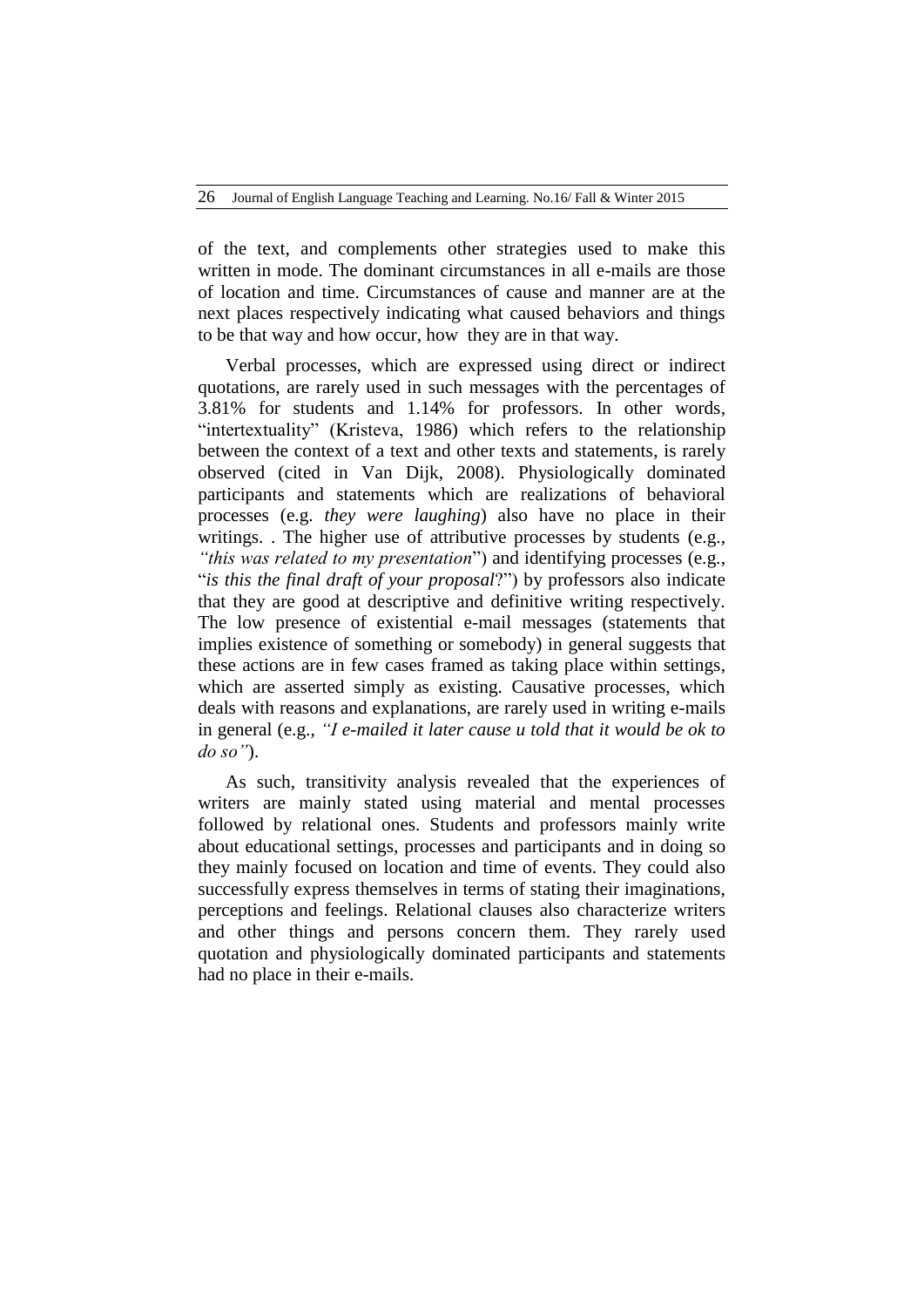**Textual (theme) analysis.** Theme analysis was done for all clauses in email messages. Table 3 summarizes the results of theme analysis.

Table 3 *Theme analysis*

| Theme and you             |                   |                           |  |  |
|---------------------------|-------------------|---------------------------|--|--|
| <b>Categories</b>         | students` E-mails | <b>Professors</b> E-mails |  |  |
| Interpersonal elements as | 37 (10.10%)       | 17(9.18%)                 |  |  |
| theme                     |                   |                           |  |  |
| Experiential elements as  | 246 (66.39%)      | 126 (68.1%)               |  |  |
| Theme                     |                   |                           |  |  |
| Textual elements as Theme | 83 (25.53%)       | 42 (22.7%)                |  |  |
| Total no. of themes       | 366               | 185                       |  |  |
| <b>Marked Themes</b>      | 47 (12.84%)       | 35 (18.91%)               |  |  |

As evident from Table 3, students have the higher number of themes in their writings. But, marked Themes (where Theme does not conflate with Subject) are more common in professors` writings (18.91%) than those of students (12.84%). This showed that professors were more careful in their e-mails; they use marked themes more than students and mention the main meanings using circumstances. Both groups had almost equal percentages (10.10% and 9.18 %) with regards to the use of interpersonal themes... As far as the use of experiential elements is concerned, it should be mentioned that there is not much difference between professors (68.1%) and students (66.39 %).

Comparing writings of students and professors, both groups feel free in selecting or manipulating thematic elements in their e-mails. That is, they use different topics or departure points and the use of thematic elements is somehow arbitrary (Cafferal, 2006) for them. The rates of using textual themes (about 22.7 % for Professors and 25. 53% for students) which serves to relate new massages to the preceding text confirm this too. The following is an example which highlights different thematic structures in an email message.

### Good afternoon,

*1i.***Last day** was a tragedic day for me *1ii*.*because***I** almost loosed two tooth*1iii.***when**I was playing football *2i.* **I** went to **[saw]** a dentist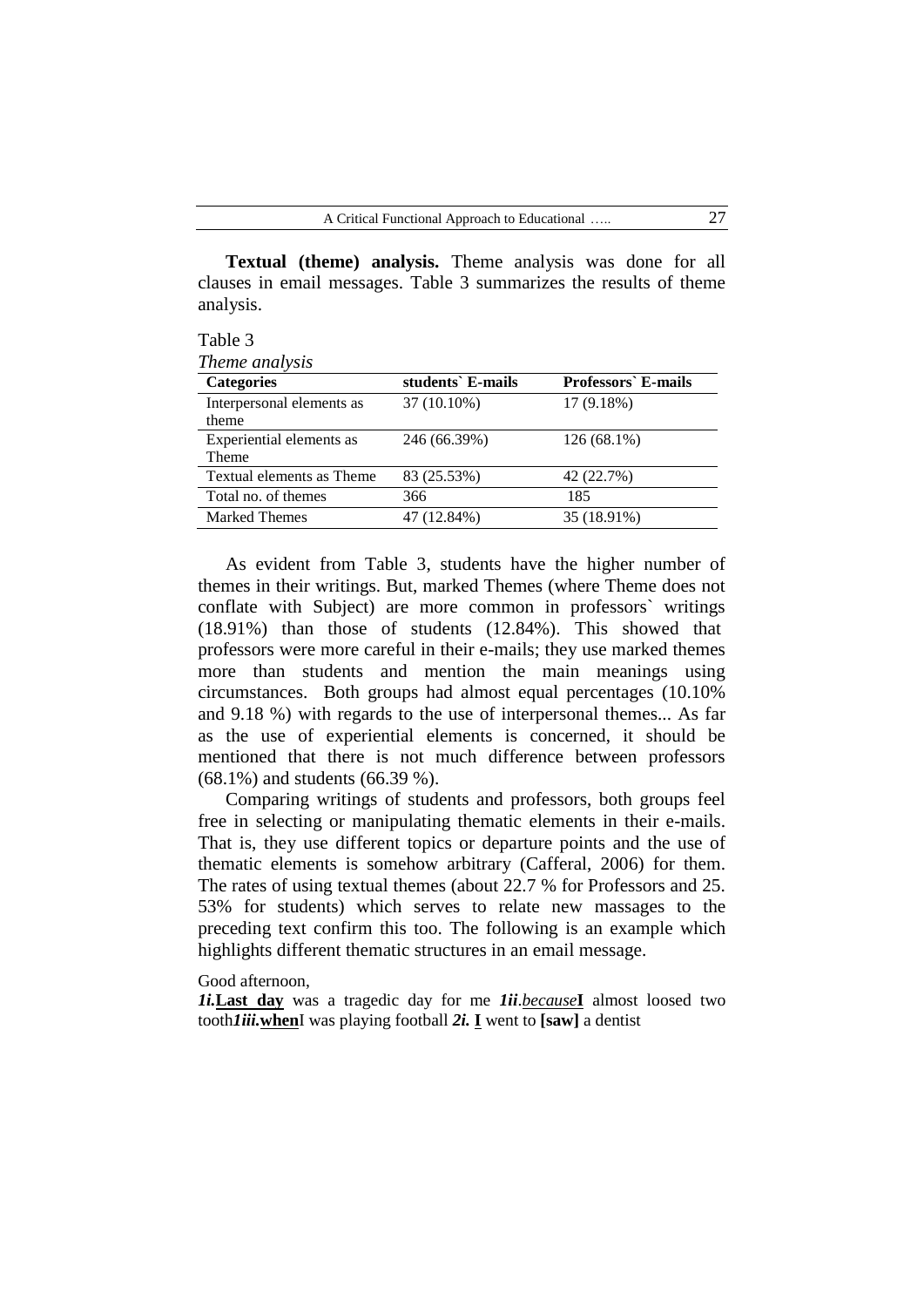*2ii. and***he**told me **I** needed twenty stitches inside my mouth.

- *3. As a result* **I** cannot speak properly during next week.
- *4.* **I**send this e-mail to inform you beforehand.
- *5.* Please **accept** my apologies.

t starts by writing about last day, followed by "I" pronoun as the main point of the second clause which refers to the writer. Then, there is a shift to last day again. After that, there are "I" and "he" pronouns that refer to the writer himself and the doctor he saw. Writer again writes about his situation and finally addresses his professor. This can also be noticed in other students and professors` e-mails too. Another conclusion to be made from this feature of wiring is that the speed of introducing new information is pretty high in both groups of writings since a part is devoted to already introduced topics, and new ones come up pretty fast (Larson, 139).

Theme analysis then showed that professors are more careful in their e-mails; they use marked themes more than students and mention the main meanings using circumstances. Both groups of writers devoted most of their clauses to physical and tangible participants and actions and that is because experiential themes dominate over other kinds of themes in their interaction. Also, they tend to cover different topics in their e-mails and introduce new information with a pretty fast speed. Given that, they do not use textual themes very much.

### **Conclusion, implications and suggestions for further research**

Given the growing importance and usage of new technologies in higher education this study examined the linguistic realization of Iranian students and professors communication over the internet context. Among the points results of the study shed light on was the general structure of the e-mails of the investigated groups. Professors seem to be more careful about their statements in that they tend to stipulate them with conditions of time and place. Both groups of writers, however, are common in devoting most of their clauses to physical and tangible things and actions and that is because experiential themes dominate over other kinds of themes in their interaction. They cover different topics in their e-mails and introduce new information with a pretty fast speed.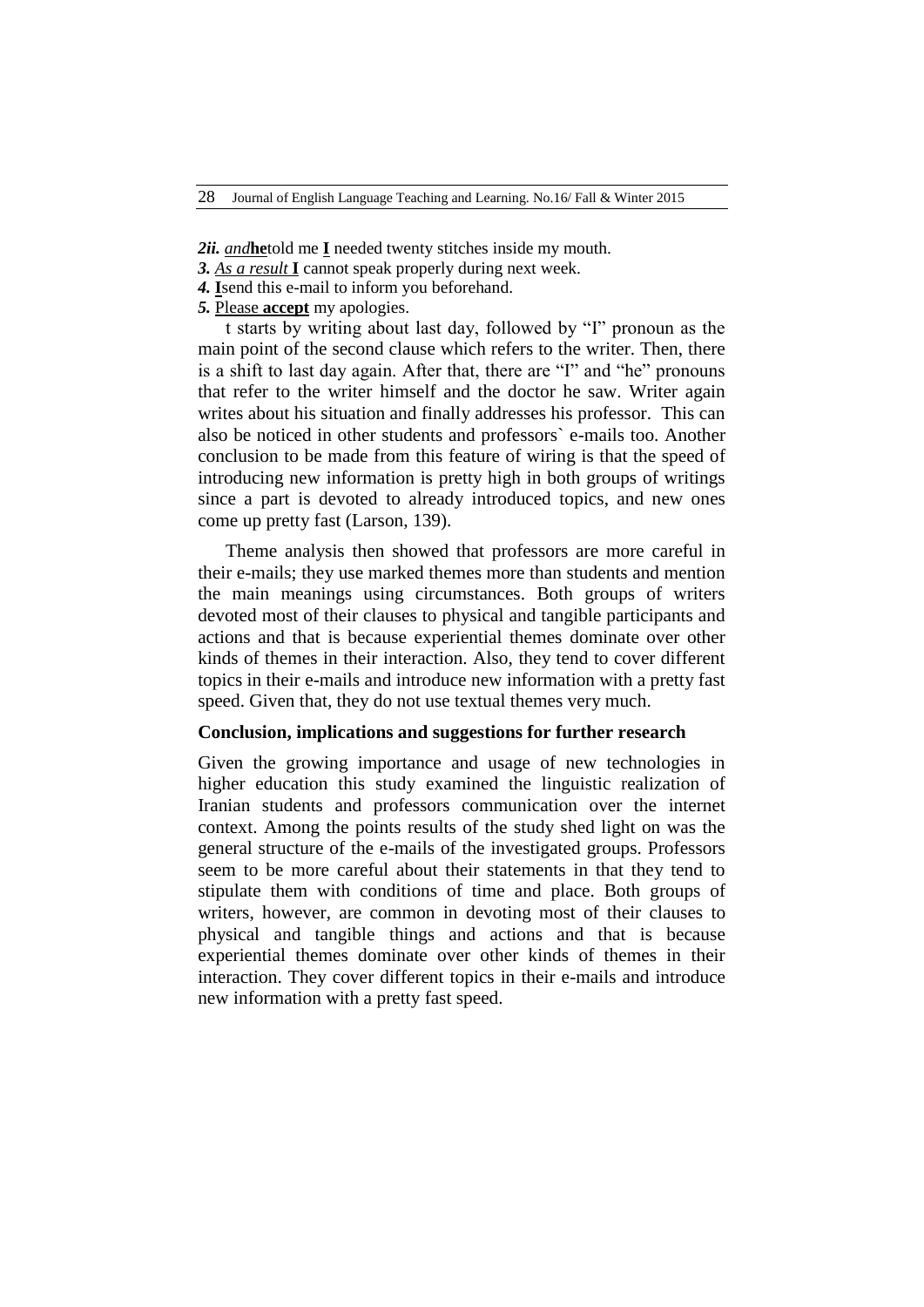The study highlights two main points whose implications for education seem obvious. First, there is a dialectical relationship between language, power, ideology and the significant role that language plays in the creation of power and legitimizing social inequalities. The results indicated that power construction and negotiation is mainly influenced by Iranian cultural, social and religious values, implication of which could be the point that teaching and learning related processes are matters of context dependency, which highly draw on a collection of discursive elements specific to each community. Parties engaged in these processes will benefit taking a more detailed look at them. Second, by noticing the fact that students and professors actively express themselves over this specific context one can imply that increasing their internet communications through developing some online courses and materials may result in increasing teaching and learning efficacy at higher education. The issue needs further exploration however. Examining students and professors` e-mail messages based on such factors as gender of the writers and their fields can also result in beneficial findings.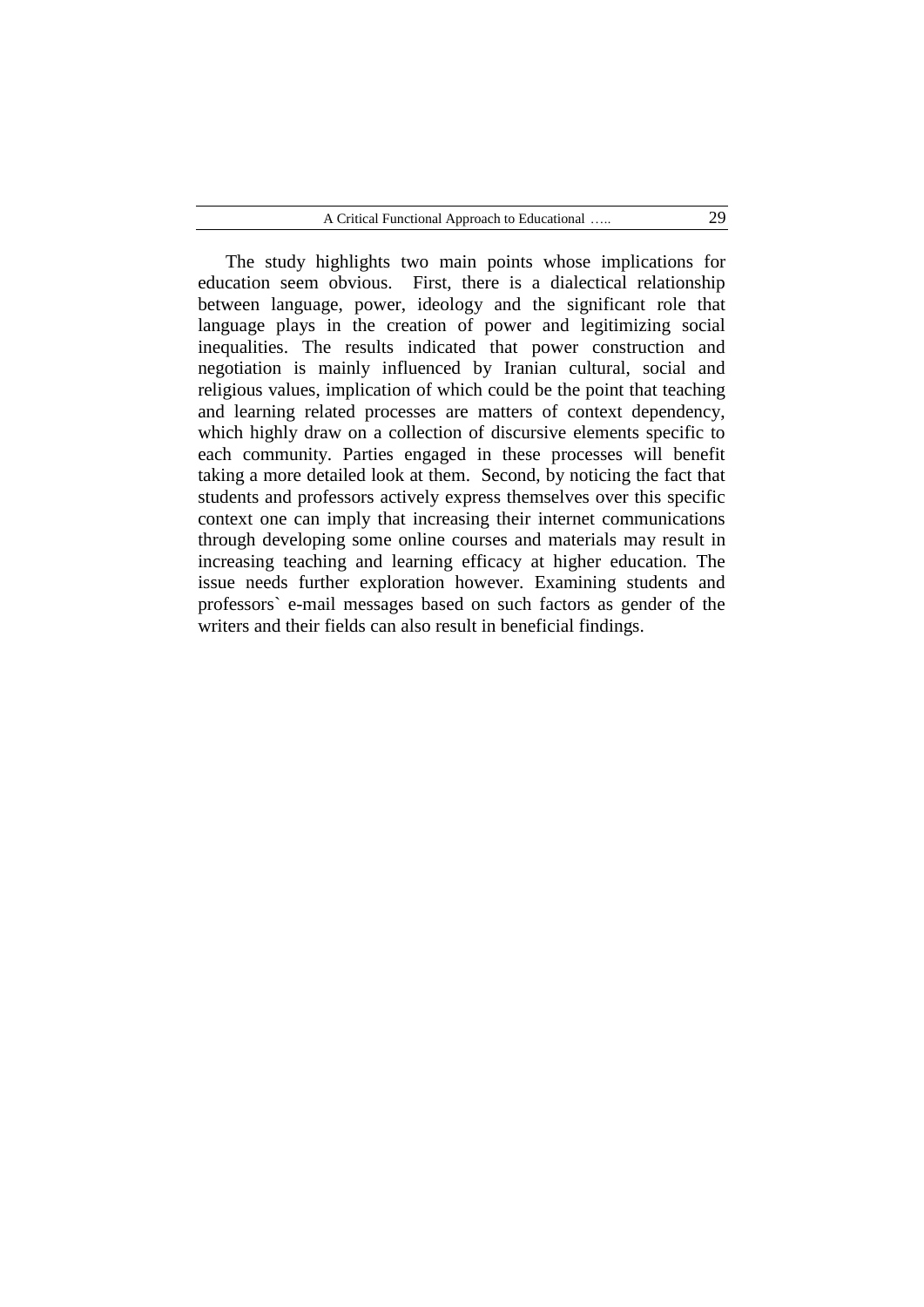### **References**

- Alexander, M.W., Zhao, J. J. & Underwood, R. A. (2002).An analysis of e-mail technologies used by business educators at the secondary and postsecondary levels. *The Delta Pi Epilon Journal*, *44*(2), 110–124.
- Bazzi, S. (2009).*Arab news and conflict: a multidisciplinary discourse study*. Amsterdam, The Netherlands: John Benjamin's Publishing Co.
- Biber, D., Johnson, S., Leech, G., Conrad, S. & Finegan, E. (1999). *Longman Grammar of Spoken and Written English*. London: Longman.
- Bernstein, B. (1971). *Class, Codes and Control*, *Theoretical Studies towards a Sociology of Language*. London: Routledge.
- Caffarel, A. (2006). *A Systemic Functional Grammar of French, From Grammar to Discourse*. New York: Continuum.
- Cho, T. (2007). *Linguistic features of electronic mail in the workplace: A comparison with memoranda*. Cresskill, NJ: Hampton Press.
- Christensen, L. J., & Menzel, K. E. (1998). The linear relationship between student reports of teacher immediacy behaviors and perceptions of state motivation, and learning. *Communication Education*, 39, 323–340.
- Crystal, D. (2001). *Language and Internet*. Cambridge, UK: Cambridge University press.
- Danet, B. (2001). *Communicating online*. Oxford: Berg. Retrieved from [http://pluto.mscc.huji.ac.il/msdanet/cyberpl@y/.](http://pluto.mscc.huji.ac.il/msdanet/cyberpl@y/)
- Danet, B., & Herring, S. C. (Eds.). (2003). The multilingual Internet: Language, culture and communication in instant messaging, email and chat (Special issue). *Journal of Computer, 53-55.*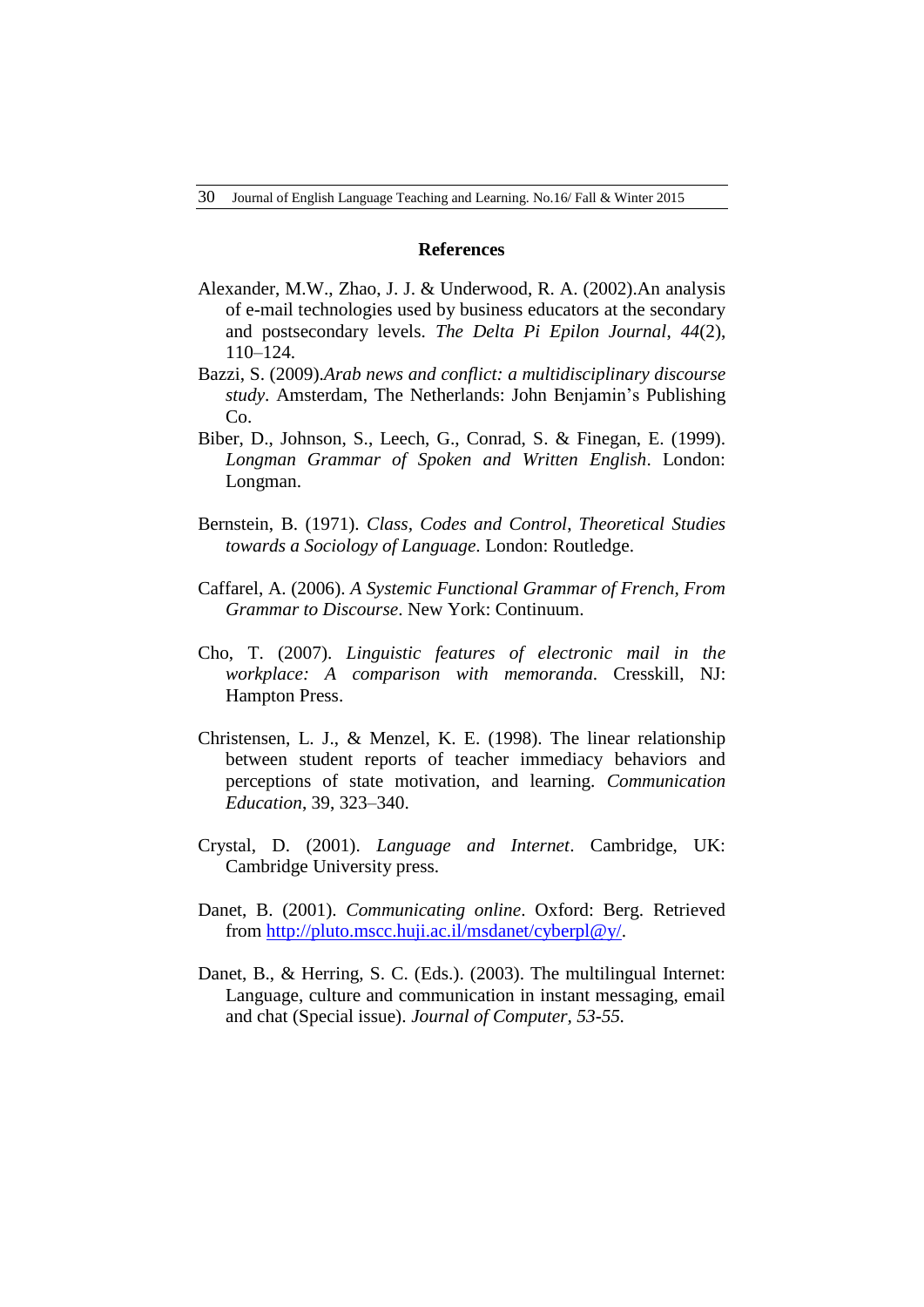- Duran, R. L., Kelly, L., & Keaten, J. A. (2005). College faculty use and perceptions of electronic mail to communicate with students. *Communication Quarterly, 53,* 159–176.
- Eggins, S. (2002). *Introduction to Systemic Functional Linguistics.* New York: Continuum International Publishing Group.
- Chuliaraki, L. & Fairclough, N. (1999) *Discourse in Late Modernity*: *Rethinking Critical Discourse Analysis.* Edinburgh: Edinburgh University Press.
- Fairclough, N. (1989). *Language and Power* (2<sup>nd</sup> ed.). Essex: Longman.
- Fairclough, N. (1992). *Discourse and social change*. Cambridge: Polity Press.
- Fairclough, N. (1993). Critical Discourse Analysis and the Marketization of Public Discourse: The Universities. *Discourse & Society,* 4 (2), 133-168.
- Fairclough, N. (1995) *Critical Discourse Analysis: The Critical Study of Language*. London: Longman.
- Fairclough, N. (2001) *Language and power* (2<sup>nd</sup> edition). Harlow: Pearson Education.
- Fairclough, N., & Wodak, R. (1997). Critical discourse analysis' in Van Dijk, TA (ed.) *Discourse as social interaction* (Discourse studies: a multidisciplinary introduction, Volume 2).
- Foucault, M., (1972). *The archeology of knowledge and the discourse on language*. New York: Penguin Books.
- Fowler, R., & Hodge, B. (1979). *Critical linguistics*. London: Routledge and Keegan Paul.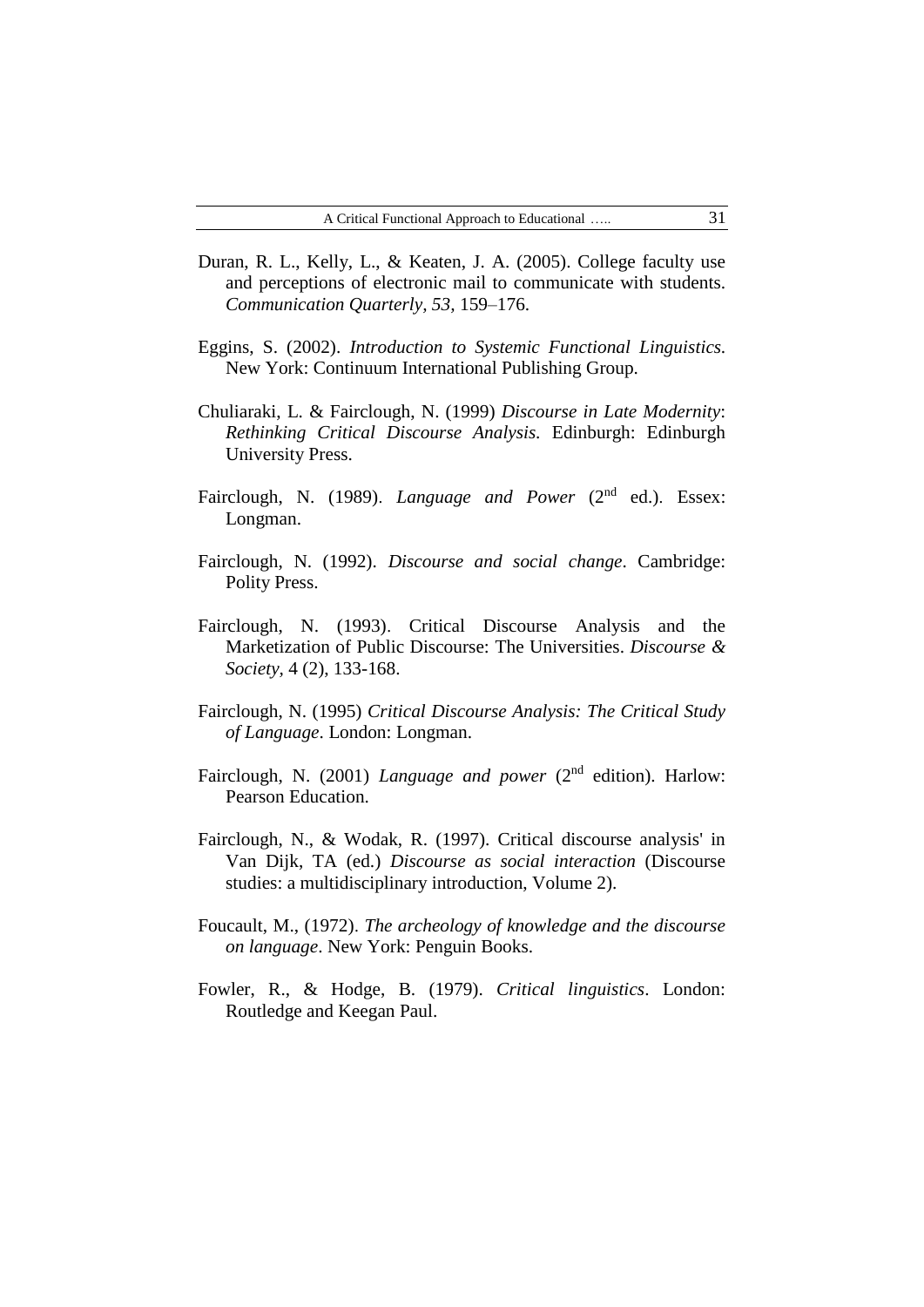- Gao, L. (2001). Digital age, digital English. *English Today*, *17*(3), 17– 23.
- Ghaderi, M. (2011).Assignment's assessment and management of university students via e-mail**.** *Procedia Social and Behavioral Sciences, 15,* 1431- 1435.
- Gimenez, J. C. (2000). Business email communication: Some emerging tendencies in register. *English for Specific Purposes, 19*, 237–251.
- Guler, I., & Isik, A. H. (2012). Comprehensive comparison of traditional and distance learning master programs. *Procedia Social and Behavioral Sciences.31*, 120-123.
- Halliday, M.A.K. (1973). *Explorations in the Functions of Language*. London: Edward Arnold.
- Halliday, M. A. K. (1974) *Discussing Language.* The Hague: Mouton Janua Linguarum Series Major.
- Halliday, M A. K. (1985). *An Introduction to Functional Grammar.* London: Edward Arnold.
- Halliday, M.A.K. (1994). *An Introduction to Functional Grammar*. London: Edward Arnold.
- Halliday, M.A.K., & Matthiessen, C.M.I.M. (1997) *Systemic Functional Grammar: A First Stepinto the Theory*. Macquarie University. Available online on http//:web.mac.com/cmatthie/iWeb/SMMG\_resources\_\_2007\_SF L\_Library\_files/SFG\_FirstStep\_1\_1.pdf], accessed 17 January 2012.
- Halliday, M.A.K., & Matthiessen, C.M.I.M. (2004). *An Introduction to Functional Grammar*, 3rd edition. London: Arnold.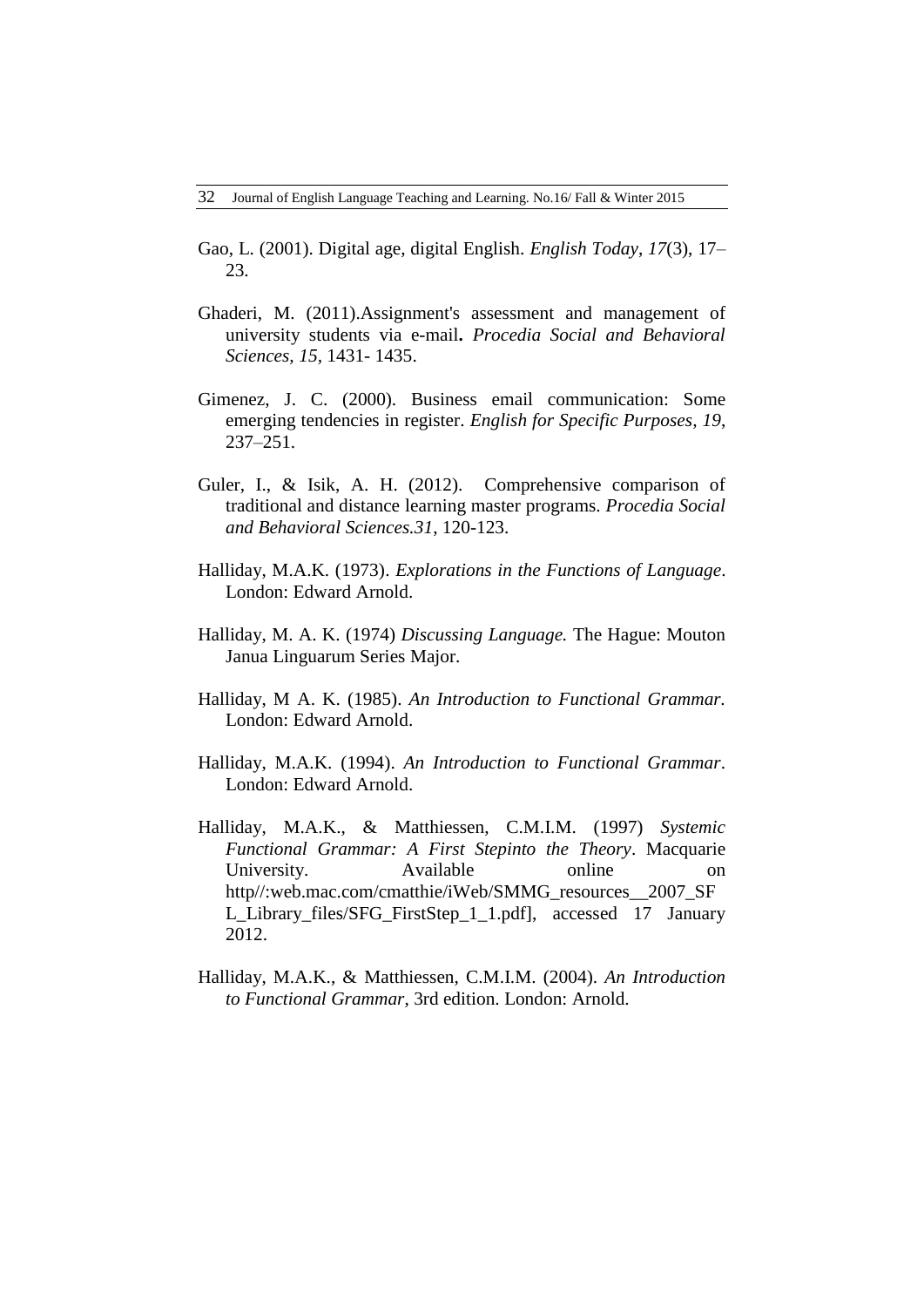- Handsford, M., & Mateuos, P. (2011). Lexicogrammar in the international construction industry: A corpus-based case study of Japanese–Hong Kongese on-site interactions in English. *English for Specific Purposes*, *30*, 87-100.
- Ho, J. (2010). Constructing identities through e-mail discourse. *Journal of Pragmatics, 18*, 28- 32.
- Ho, J. (2011). "Just speak to…" the Types and directionality of intertextuality in professional discourse. *English for Specific Purposes*, *16*, 47-55.
- Katsuno, H., & Yano, C. R. (2002). Face to face: On-line subjectivity in contemporary Japan. *Asian Studies Review*, *26*(2), 205–231.
- Kelly Holmes, H. (2004). An analysis of the language repertoires of students in higher education and their language choices on the Internet (Ukraine, Poland, Macedonia, Italy, France, Tanzania, Oman and Indonesia). *International Journal on Multicultural Societies*, *6*(1), 29– 52.
- Khorasani, M. K. (1012). An online approach to teaching mathematic formula through introducing web-page links. *Procedia Social and Behavioral Sciences, 46,* 3546-3550.
- Larson, M. L. (1998). *Meaning Based Translation*. Lanham, New York: University Press of America*.*
- *Lihua, L.* (2009). Discourse construction of social power: interpersonal rhetoric in editorials of china daily. *Discourse studies*, 11, (1), 59-78.
- Maftoon, p., & Shakouri, N. (2012). The concept of power in teacher talk: a critical discourse analysis. *World applied sciences,* 19, (8), 1208-1215.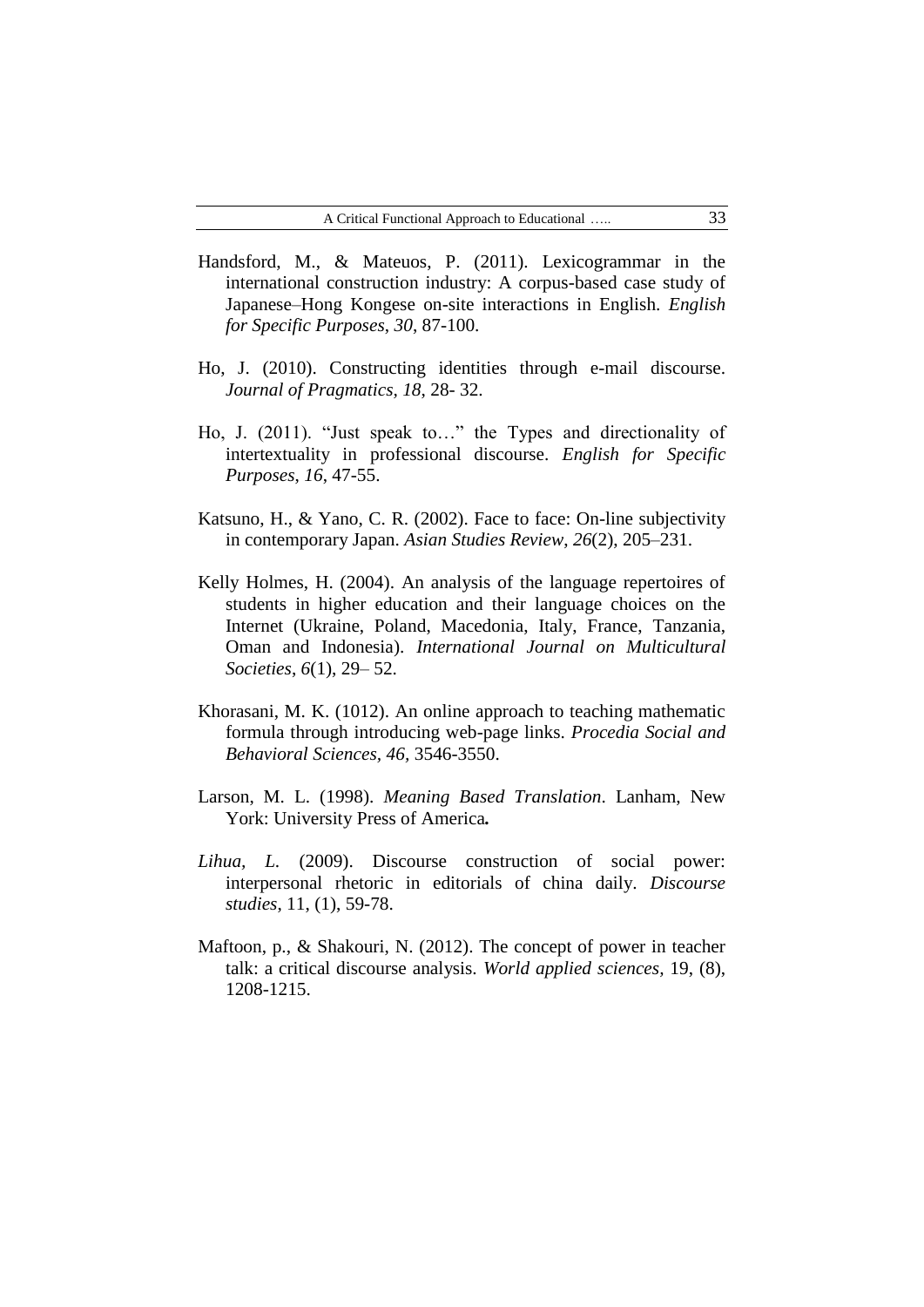- Matsuda, P. K. (2002). Negotiation of identity and power in a Japanese online discourse community. *Computers and Composition*, *19*, 39–55.
- Mazloumiyan, S., Shobeiri, S. M., Farajollahi, M., & Mohamadi, M. (2012). Blended e- Learning: a new approach to environmental education of Iran high schools. *Procedia Social and Behavioral Sciences, 47,* 1216-1220.
- Mozen, D. (2005). Best practices of effective student-teacher supervision based on NASPE standards. *JOPERD, 76*(6), 40-45.
- Rahmani, D. (2010). Change In Practice: A Critical Discourse Analysis of New York Times' Approach Toward Iran, Before and After Obama. M.A thesis. Razi University.
- Pollak, A., & Wodak, R. (2008) *The Discursive Construction of History Remembering the Wehrmacht's War of Annihilation*. London: Palgrave.
- Rogers, R. (2011).An introduction to critical discourse analysis in education. Second edition. Routledge: New York.
- Sugimoto, T., & Levin, J. A. (2000). Multiple literacies and multimedia: A comparison of Japanese and American uses of the Internet. In G. E. Hawisher & C. L. Selfe (Eds.), *Global literacies and the World-Wide*. London: Routledge.
- Swann, J., Deumert, A., Theresa, L. and Mesthrie, R. (2004) *A Dictionary of Sociolinguistics*. Edinburgh: Edinburgh University Press.
- Tanaka, Y. (2001). *Keitaidenwa to denshimeeru no hyougen* [Expressions in messages via cell phones and email on the computer]. In Y. Hida & T. Sato (Eds.), *GendaiNihongoKoza* [*Contemporary Japanese language series*]: 2, 98–127.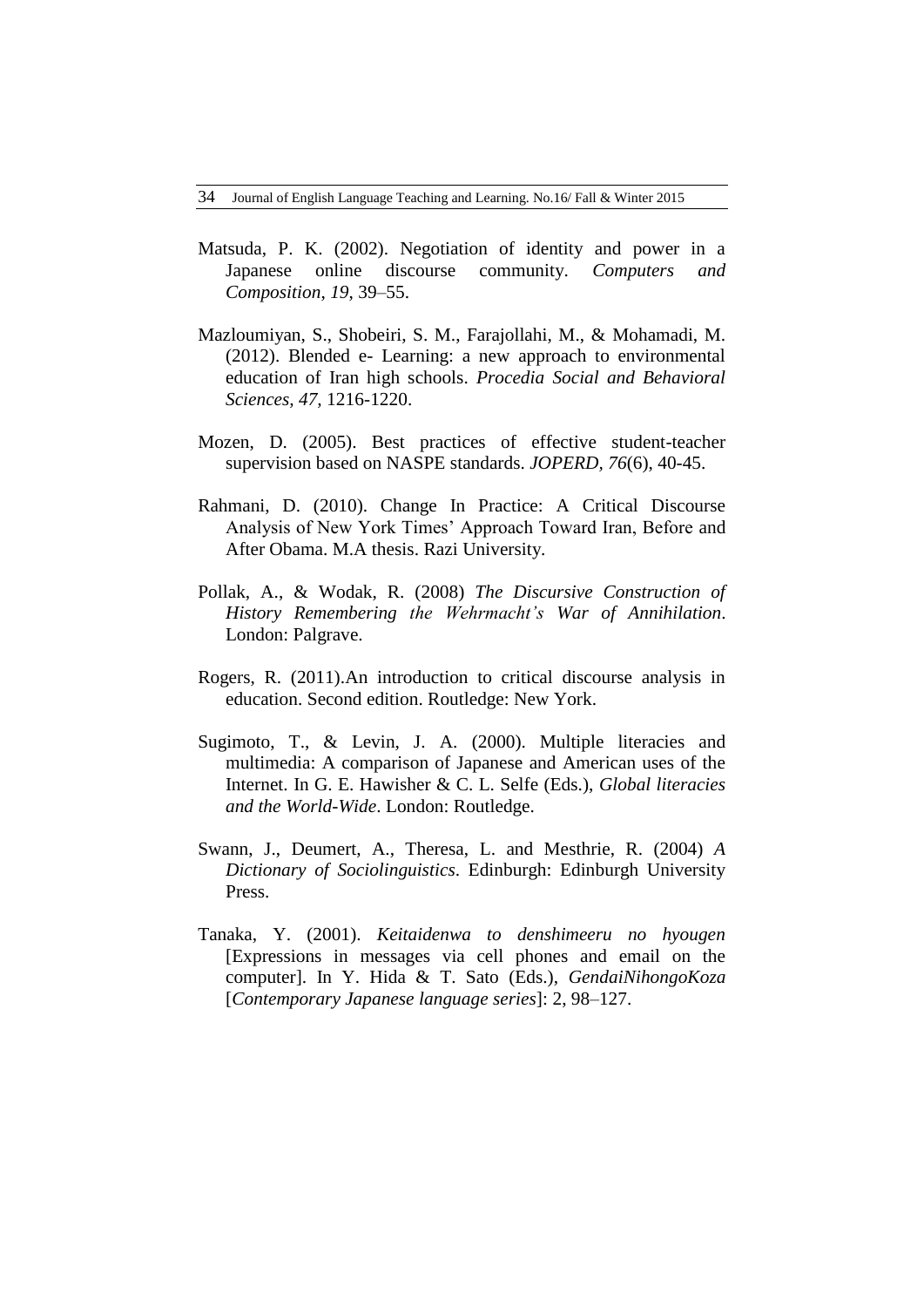Tanskanen, S. K., & Karhukorpi, J. (2008). *Concessive Repair and negotiation of affiliation in e-mail discourse*. Journal of Pragmatics, 40(9), 1587-1600.

- Thompson, G. (1996). *Introducing functional grammar*. New York: St Martin`s Press.
- Tugun, V., & Terali, M. (2011).Internet use profile of university student. *Procedia Social and Behavioral Sciences, 15,* 4068-4070.
- Van der Meij, H. & Boersma, K. (2002). Email use in elementary school: an analysis of exchange patterns and content. *British Journal of Educational Technology*, *33*, 2, 189– 200.
- Van Dijk, T. A. (1993). Principles of critical discourse analysis. *Discourse and society*, 4, 249-283.
- Van Dijk, T. A. (1998). *Ideology: A multidisciplinary approach*. London: Sage Publications.
- Van Dijk, T. A. (2008). *Discourse and context: a socio-cognitive approach*. UK: Cambridge university press.
- Vogel, T. (2001). Learning out of control: Some thoughts on the World Wide Web in learning and teaching foreign languages. In Chambers, A. and Davies, G. (eds) *ICT and language learning: a European perspective.* Lisse: Swets & Zeitlinger Publishers.
- Wilson, J. H. (2006). Predicting student attitudes and grades from perceptions of instructors' attitudes. *Teaching of Psychology, 33*, 91–94.
- Wodak, R. (1995). *Critical linguistics and critical discourse analysis. Handbook of pragmatics*. UK: Cambridge University press.